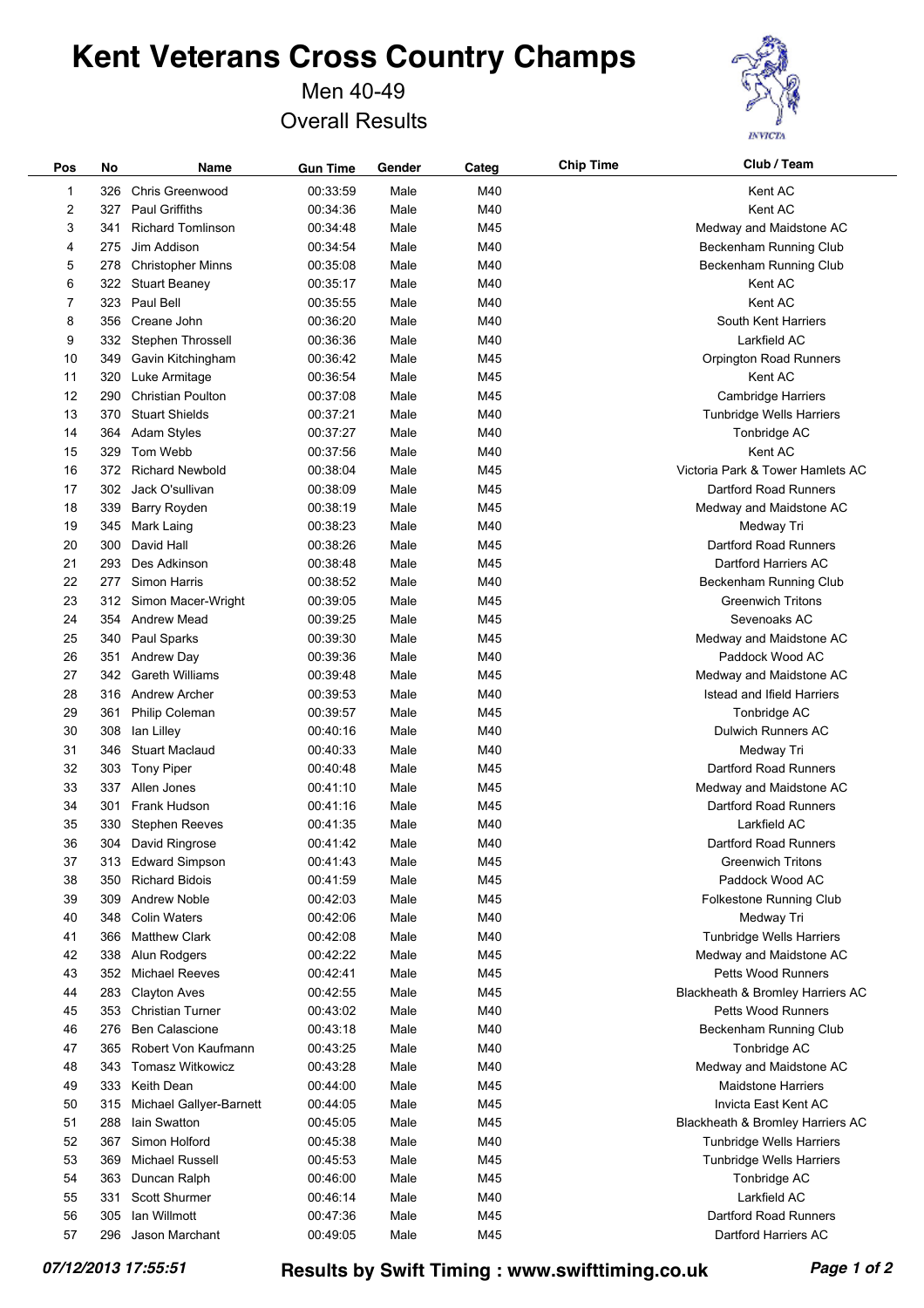Men 40-49

Overall Results



| Pos | No  | <b>Name</b>  | Gun Time | Gender | Cateq | Chip Time | Club<br>Team                     |
|-----|-----|--------------|----------|--------|-------|-----------|----------------------------------|
| 58  | 285 | Nigel Bulmer | 00:51:00 | Male   | M45   |           | Blackheath & Bromley Harriers AC |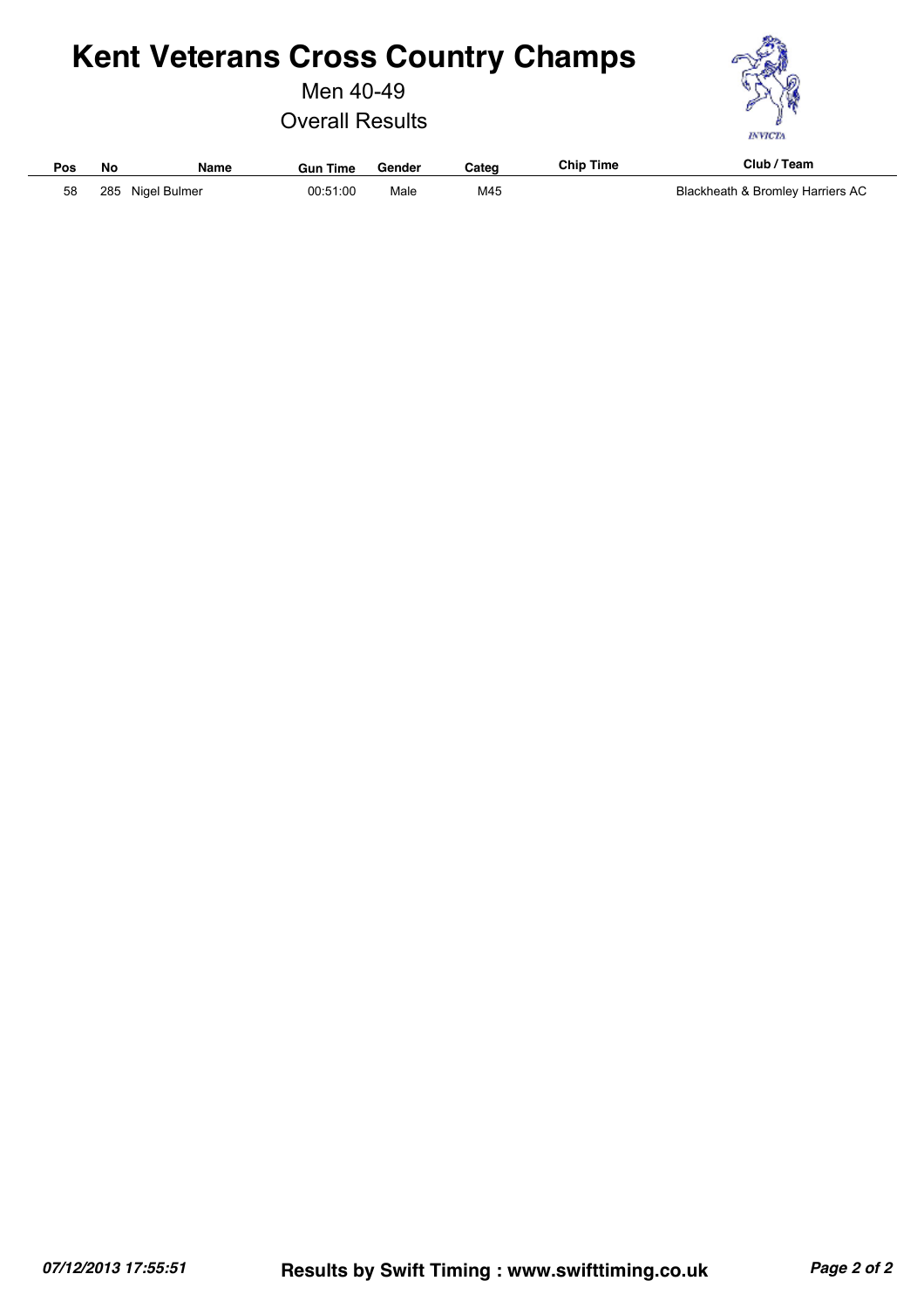Men 50-59 Overall Results



| Pos | No | Name                       | <b>Gun Time</b> | Gender | Categ           | <b>Chip Time</b> | Club / Team                      |
|-----|----|----------------------------|-----------------|--------|-----------------|------------------|----------------------------------|
| 1   | 86 | Graeme Saker               | 00:36:02        | Male   | M50             |                  | Tonbridge AC                     |
| 2   | 48 | Tony Tuohy                 | 00:36:46        | Male   | M50             |                  | <b>Dulwich Runners AC</b>        |
| 3   | 88 | Andrew Howey               | 00:36:55        | Male   | M50             |                  | Tunbridge Wells Harriers         |
| 4   | 3  | Kevin Williams             | 00:37:56        | Male   | M50             |                  | Ashford AC                       |
| 5   | 19 | <b>Nick Kinsey</b>         | 00:38:49        | Male   | M50             |                  | Blackheath & Bromley Harriers AC |
| 6   | 1  | Garon Heslop               | 00:38:57        | Male   | M50             |                  | Ashford AC                       |
| 7   | 41 | Anthony Durey              | 00:38:59        | Male   | M50             |                  | Dartford Harriers AC             |
| 8   | 14 | Neil Ayrton                | 00:39:05        | Male   | M50             |                  | Blackheath & Bromley Harriers AC |
| 9   | 47 | Stephen Smythe             | 00:39:22        | Male   | M <sub>55</sub> |                  | Dulwich Runners AC               |
| 10  | 49 | Neville Webb               | 00:39:26        | Male   | M <sub>55</sub> |                  | <b>Dulwich Runners AC</b>        |
| 11  | 78 | <b>Christopher Desmond</b> | 00:39:43        | Male   | M <sub>50</sub> |                  | Sevenoaks AC                     |
| 12  | 6  | Craig Williamson           | 00:39:51        | Male   | M50             |                  | Beckenham Running Club           |
| 13  | 79 | Keith Dowson               | 00:40:05        | Male   | M50             |                  | Sevenoaks AC                     |
| 14  | 53 | <b>Robert Whittaker</b>    | 00:40:15        | Male   | M50             |                  | Invicta East Kent AC             |
| 15  | 5  | Chris Lydon                | 00:40:35        | Male   | M50             |                  | Beckenham Running Club           |
| 16  | 70 | <b>Robert Fursey</b>       | 00:41:04        | Male   | M50             |                  | Medway and Maidstone AC          |
| 17  | 65 | Simon Neville              | 00:41:07        | Male   | M <sub>50</sub> |                  | <b>Keswick AC</b>                |
| 18  | 72 | Steven Georgiadis          | 00:41:13        | Male   | M <sub>50</sub> |                  | Orpington Road Runners           |
| 19  | 21 | Steven Pairman             | 00:41:20        | Male   | M <sub>50</sub> |                  | Blackheath & Bromley Harriers AC |
| 20  | 8  | <b>Philip Carstairs</b>    | 00:41:38        | Male   | M <sub>50</sub> |                  | <b>Belgrave Harriers</b>         |
| 21  | 32 | Adam Cowper-Smith          | 00:41:50        | Male   | M50             |                  | Canterbury Harriers              |
| 22  | 20 | <b>Andrew Lawes</b>        | 00:41:57        | Male   | M <sub>55</sub> |                  | Blackheath & Bromley Harriers AC |
| 23  | 28 | Clem Dixon                 | 00:42:04        | Male   | M50             |                  | Cambridge Harriers               |
| 24  | 54 | Stephen Cable              | 00:42:10        | Male   | M50             |                  | Istead and Ifield Harriers       |
| 25  | 18 | Mark Ellison               | 00:42:22        | Male   | M50             |                  | Blackheath & Bromley Harriers AC |
| 26  | 80 | John Stevens               | 00:42:27        | Male   | M50             |                  | Sevenoaks AC                     |
| 27  | 40 | Phil Wyard                 | 00:42:34        | Male   | M50             |                  | <b>Canterbury Harriers</b>       |
| 28  | 44 | <b>Tony Mason</b>          | 00:42:44        | Male   | M50             |                  | Dartford Road Runners            |
| 29  | 30 | Graham Maynard             | 00:42:47        | Male   | M50             |                  | Cambridge Harriers               |
| 30  | 62 | Bernie Hutchinson          | 00:42:50        | Male   | M <sub>55</sub> |                  | Kent AC                          |
| 31  | 16 | Peter Burford              | 00:42:56        | Male   | M <sub>55</sub> |                  | Blackheath & Bromley Harriers AC |
| 32  | 27 | <b>Mark Cross</b>          | 00:42:59        | Male   | M <sub>55</sub> |                  | Cambridge Harriers               |
| 33  | 67 | Lyndon Gurr                | 00:43:02        | Male   | M50             |                  | <b>Maidstone Harriers</b>        |
| 34  | 29 | <b>Martin Hawkins</b>      | 00:43:07        | Male   | M <sub>50</sub> |                  | Cambridge Harriers               |
| 35  | 38 | Craig Thomas               | 00:43:16        | Male   | M50             |                  | Canterbury Harriers              |
| 36  | 91 | <b>Geoff Turner</b>        | 00:43:20        | Male   | M50             |                  | <b>Tunbridge Wells Harriers</b>  |
| 37  | 43 | David Farell               | 00:43:42        | Male   | M55             |                  | Dartford Road Runners            |
| 38  | 76 | John Gurney                | 00:43:42        | Male   | M55             |                  | <b>Petts Wood Runners</b>        |
| 39  | 31 | Mark Cooper                | 00:43:45        | Male   | M50             |                  | <b>Canterbury Harriers</b>       |
| 40  | 74 | Derek Laws                 | 00:43:48        | Male   | M50             |                  | Orpington Road Runners           |
| 41  | 58 | Christopher Thompson       | 00:44:04        | Male   | M55             |                  | Istead and Ifield Harriers       |
| 42  | 87 | <b>Charles Whitmore</b>    | 00:44:10        | Male   | M50             |                  | Tonbridge AC                     |
| 43  | 42 | Peter Butler               | 00:44:28        | Male   | M55             |                  | Dartford Road Runners            |
| 44  | 7  | Stephen Winfield           | 00:44:39        | Male   | M50             |                  | Beckenham Running Club           |
| 45  | 25 | Stephen Brown              | 00:44:41        | Male   | M55             |                  | <b>Cambridge Harriers</b>        |
| 46  | 81 | Cain Bradley               | 00:45:04        | Male   | M50             |                  | Tonbridge AC                     |
| 47  | 11 | Peter Griffiths            | 00:45:16        | Male   | M50             |                  | Bexley AC                        |
| 48  | 59 | Peter Boxshall             | 00:45:47        | Male   | M55             |                  | Kent AC                          |
| 49  | 4  | Richard Harper             | 00:46:01        | Male   | M50             |                  | Beckenham Running Club           |
| 50  | 57 | <b>Andrew Francis</b>      | 00:46:16        | Male   | M50             |                  | Istead and Ifield Harriers       |
| 51  | 34 | Andrew Farrant             | 00:46:19        | Male   | M55             |                  | <b>Canterbury Harriers</b>       |
| 52  | 45 | <b>Martin Nicholls</b>     | 00:46:24        | Male   | M50             |                  | Dartford Road Runners            |
| 53  | 46 | Glen Ridout                | 00:46:26        | Male   | M50             |                  | Dartford Road Runners            |
| 54  | 61 | Andy Gardiner              | 00:46:31        | Male   | M55             |                  | Kent AC                          |
| 55  | 33 | Robert Davison             | 00:46:57        | Male   | M55             |                  | <b>Canterbury Harriers</b>       |
| 56  | 71 | Michael Abousselam         | 00:47:11        | Male   | M55             |                  | Orpington Road Runners           |
| 57  | 39 | Mark Wenman                | 00:47:27        | Male   | M55             |                  | <b>Canterbury Harriers</b>       |

*07/12/2013 18:39:04* **Results by Swift Timing : www.swifttiming.co.uk** *Page 1 of 2*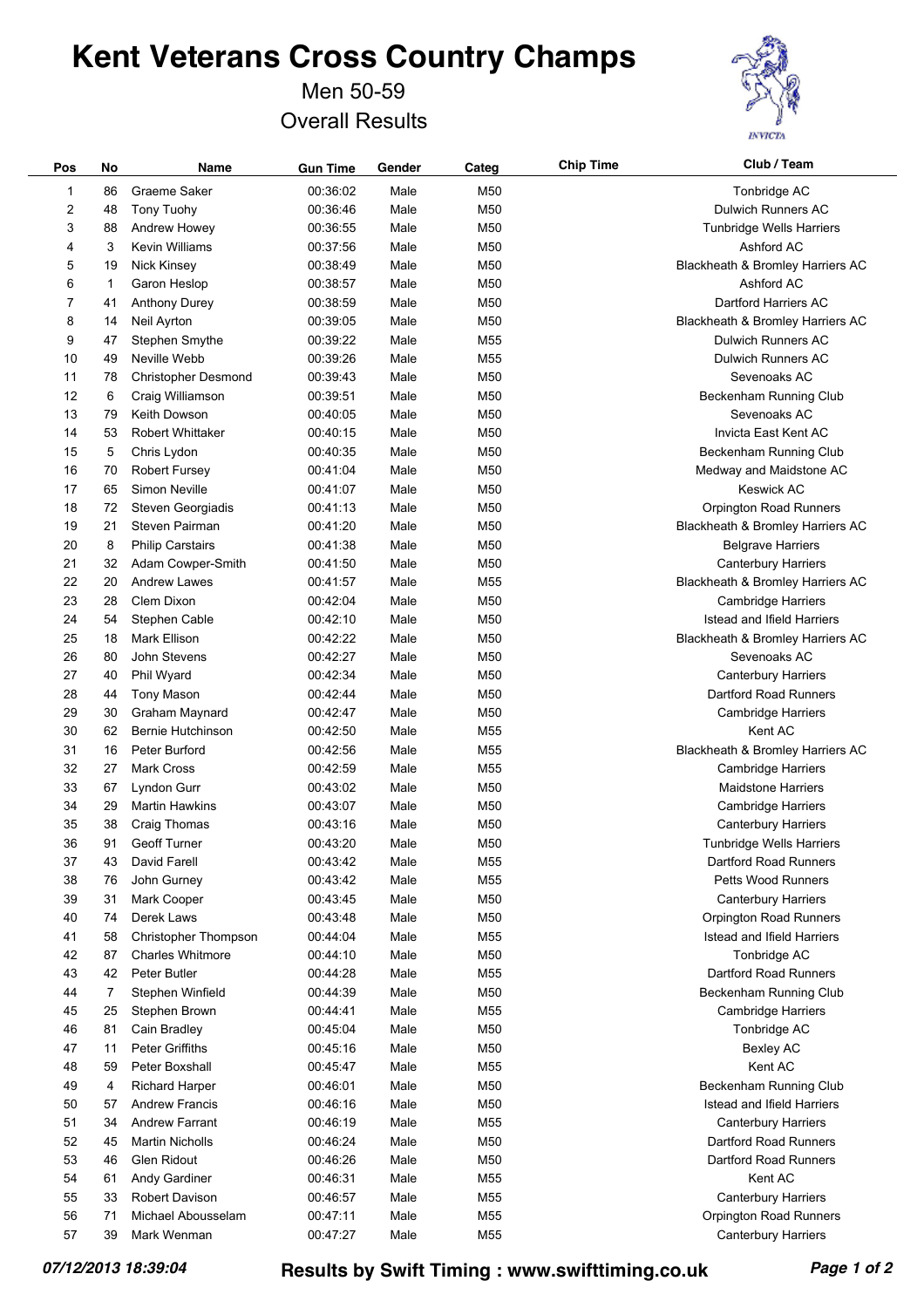Men 50-59 Overall Results



| No | Name                    | <b>Gun Time</b> | Gender | Categ           | <b>Chip Time</b> | Club / Team                      |
|----|-------------------------|-----------------|--------|-----------------|------------------|----------------------------------|
| 15 | Nicholas Barber         | 00:47:36        | Male   | M50             |                  | Blackheath & Bromley Harriers AC |
| 56 | Alan Cowan              | 00:47:56        | Male   | M <sub>55</sub> |                  | Istead and Ifield Harriers       |
| 82 | Frank Czarnowski        | 00:48:31        | Male   | M50             |                  | Tonbridge AC                     |
| 24 | <b>Hemsley Paul</b>     | 00:48:37        | Male   | M50             |                  | <b>Bromley Veterans AC</b>       |
| 85 | James Maitland          | 00:49:17        | Male   | M <sub>55</sub> |                  | Tonbridge AC                     |
| 12 | <b>Philip Mathieson</b> | 00:49:25        | Male   | M <sub>55</sub> |                  | Bexley AC                        |
| 35 | Neil Godden             | 00:49:36        | Male   | M <sub>55</sub> |                  | <b>Canterbury Harriers</b>       |
| 9  | Tonv Deer               | 00:50:20        | Male   | M50             |                  | Bexley AC                        |
| 52 | Tim Kerr                | 00:52:02        | Male   | M50             |                  | Invicta East Kent AC             |
| 68 | Alan Probert            | 00:52:58        | Male   | M50             |                  | <b>Maidstone Harriers</b>        |
| 26 | John Corcoran           | 00:53:59        | Male   | M50             |                  | <b>Cambridge Harriers</b>        |
| 66 | John Constable          | 00:56:03        | Male   | M50             |                  | <b>Maidstone Harriers</b>        |
|    |                         |                 |        |                 |                  |                                  |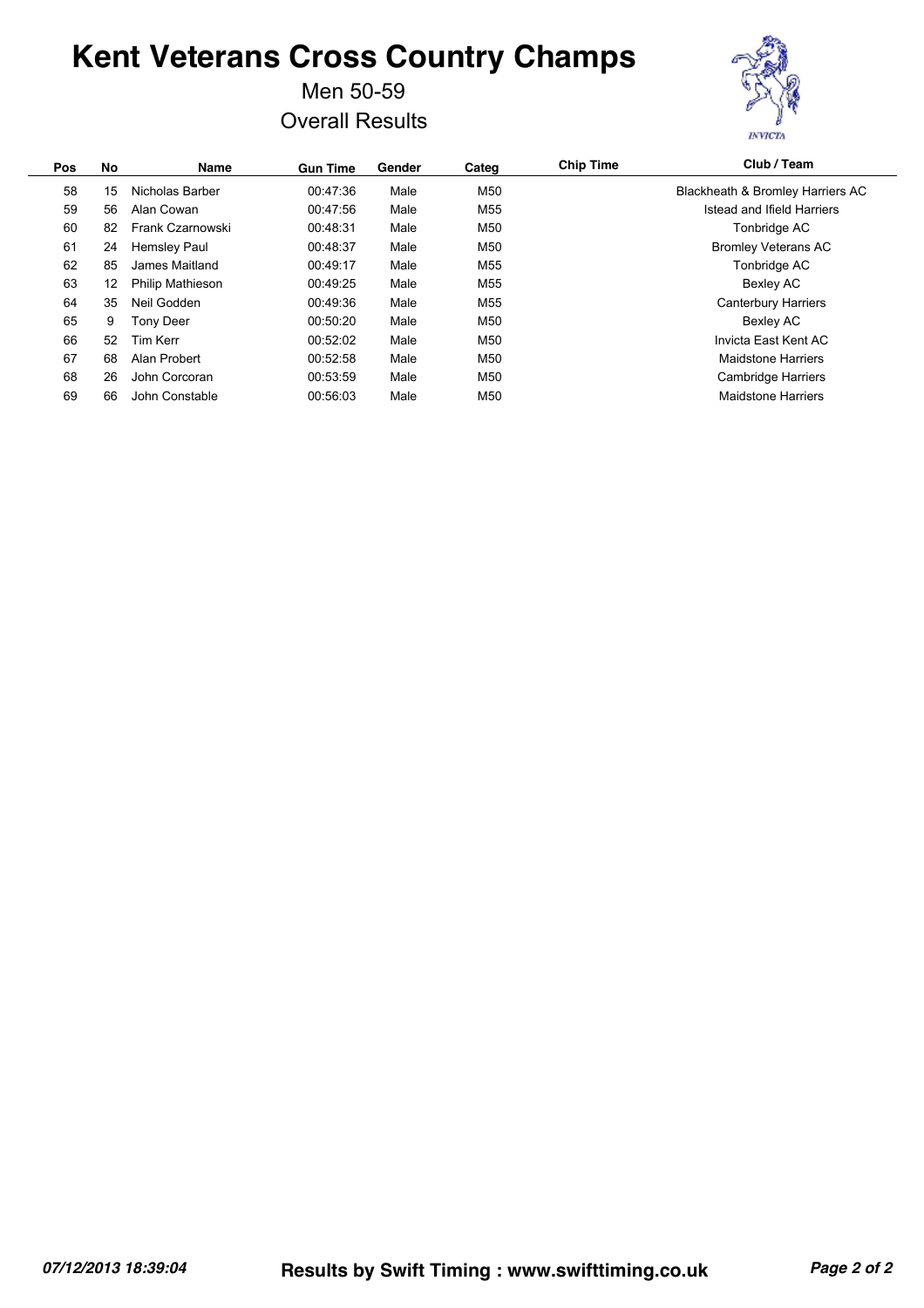Men 60-69 Overall Results



| Pos | No  | Name                      | <b>Gun Time</b> | Gender | Categ | <b>Chip Time</b> | Club / Team                      |
|-----|-----|---------------------------|-----------------|--------|-------|------------------|----------------------------------|
| 1   | 122 | Julian Spencer-Wood       | 00:19:40        | Male   | M60   |                  | Kent AC                          |
| 2   | 96  | <b>Graham Coates</b>      | 00:19:45        | Male   | M60   |                  | Blackheath & Bromley Harriers AC |
| 3   | 124 | David Thornby             | 00:20:02        | Male   | M60   |                  | <b>Maidstone Harriers</b>        |
| 4   | 131 | Alan Newman               | 00:20:15        | Male   | M60   |                  | Paddock Wood AC                  |
| 5   | 139 | Stephen Barnfield         | 00:20:44        | Male   | M60   |                  | <b>Tunbridge Wells Harriers</b>  |
| 6   | 128 | <b>Philip Wallace</b>     | 00:20:45        | Male   | M65   |                  | Medway and Maidstone AC          |
| 7   | 142 | Mark Taylor               | 00:20:47        | Male   | M60   |                  | <b>Tunbridge Wells Harriers</b>  |
| 8   | 92  | Ken Fancett               | 00:21:13        | Male   | M60   |                  | Beckenham Running Club           |
| 9   | 101 | Marshall Christopher      | 00:21:16        | Male   | M65   |                  | <b>Bromley Veterans AC</b>       |
| 10  | 137 | <b>Brian Buckwell</b>     | 00:21:27        | Male   | M60   |                  | Tonbridge AC                     |
| 11  | 95  | <b>Robert Brown</b>       | 00:21:28        | Male   | M60   |                  | Blackheath & Bromley Harriers AC |
| 12  | 111 | <b>Christopher Dellow</b> | 00:22:14        | Male   | M60   |                  | Dartford Road Runners            |
| 13  | 99  | <b>Christopher Pike</b>   | 00:22:35        | Male   | M60   |                  | Blackheath & Bromley Harriers AC |
| 14  | 98  | Jim Phelan                | 00:22:35        | Male   | M65   |                  | Blackheath & Bromley Harriers AC |
| 15  | 97  | John Fenwick              | 00:22:36        | Male   | M65   |                  | Blackheath & Bromley Harriers AC |
| 16  | 135 | Geoffrey Vine             | 00:22:40        | Male   | M65   |                  | Sevenoaks AC                     |
| 17  | 136 | <b>Peter Watts</b>        | 00:22:42        | Male   | M60   |                  | Swanley and District AC          |
| 18  | 105 | lan Marshall              | 00:22:43        | Male   | M65   |                  | <b>Cambridge Harriers</b>        |
| 19  | 132 | Lyndon Collins            | 00:22:47        | Male   | M60   |                  | Sevenoaks AC                     |
| 20  | 115 | <b>Martin Morley</b>      | 00:22:50        | Male   | M60   |                  | Dulwich Runners AC               |
| 21  | 109 | <b>Peter Yarlett</b>      | 00:22:57        | Male   | M60   |                  | <b>Canterbury Harriers</b>       |
| 22  | 104 | Peter Hadley              | 00:23:05        | Male   | M65   |                  | <b>Cambridge Harriers</b>        |
| 23  | 134 | Geoffrey Kitchener        | 00:23:10        | Male   | M60   |                  | Sevenoaks AC                     |
| 24  | 126 | Stephen Hesketh           | 00:23:11        | Male   | M60   |                  | Medway and Maidstone AC          |
| 25  | 133 | Simon Hallpike            | 00:23:18        | Male   | M60   |                  | Sevenoaks AC                     |
| 26  | 100 | John Turner               | 00:23:19        | Male   | M60   |                  | Blackheath & Bromley Harriers AC |
| 27  | 129 | Ivon Whitmore             | 00:23:36        | Male   | M60   |                  | Medway and Maidstone AC          |
| 28  | 138 | <b>Maurice Marchant</b>   | 00:23:46        | Male   | M65   |                  | Tonbridge AC                     |
| 29  | 141 | Peter Richardson          | 00:23:56        | Male   | M60   |                  | Tunbridge Wells Harriers         |
| 30  | 119 | <b>Barry Bell</b>         | 00:24:12        | Male   | M65   |                  | Istead and Ifield Harriers       |
| 31  | 116 | Grahame Eke               | 00:24:35        | Male   | M60   |                  | Folkestone Running Club          |
| 32  | 121 | <b>Edward Hadlow</b>      | 00:24:43        | Male   | M65   |                  | Kent AC                          |
| 33  | 103 | Michael Ellsmore          | 00:24:56        | Male   | M60   |                  | Cambridge Harriers               |
| 34  | 114 | Michael Jefferies         | 00:25:20        | Male   | M65   |                  | Dragons Running Club             |
| 35  | 94  | <b>Richard Seabrook</b>   | 00:25:24        | Male   | M65   |                  | Beckenham Running Club           |
| 36  | 118 | John Wilkins              | 00:25:47        | Male   | M60   |                  | Invicta East Kent AC             |
| 37  | 117 | Vernon Thomas             | 00:25:55        | Male   | M65   |                  | <b>Greenwich Tritons</b>         |
| 38  | 140 | Allan Cheek               | 00:26:46        | Male   | M60   |                  | Tunbridge Wells Harriers         |
| 39  | 125 | Colin Carpenter           | 00:27:03        | Male   | M60   |                  | Medway and Maidstone AC          |
| 40  | 127 | <b>Stuart Nice</b>        | 00:27:43        | Male   | M60   |                  | Medway and Maidstone AC          |
| 41  | 93  | <b>Andrew Hinds</b>       | 00:28:03        | Male   | M60   |                  | Beckenham Running Club           |
| 42  |     | 112 Andrew Morgan         | 00:38:40        | Male   | M65   |                  | Dartford Road Runners            |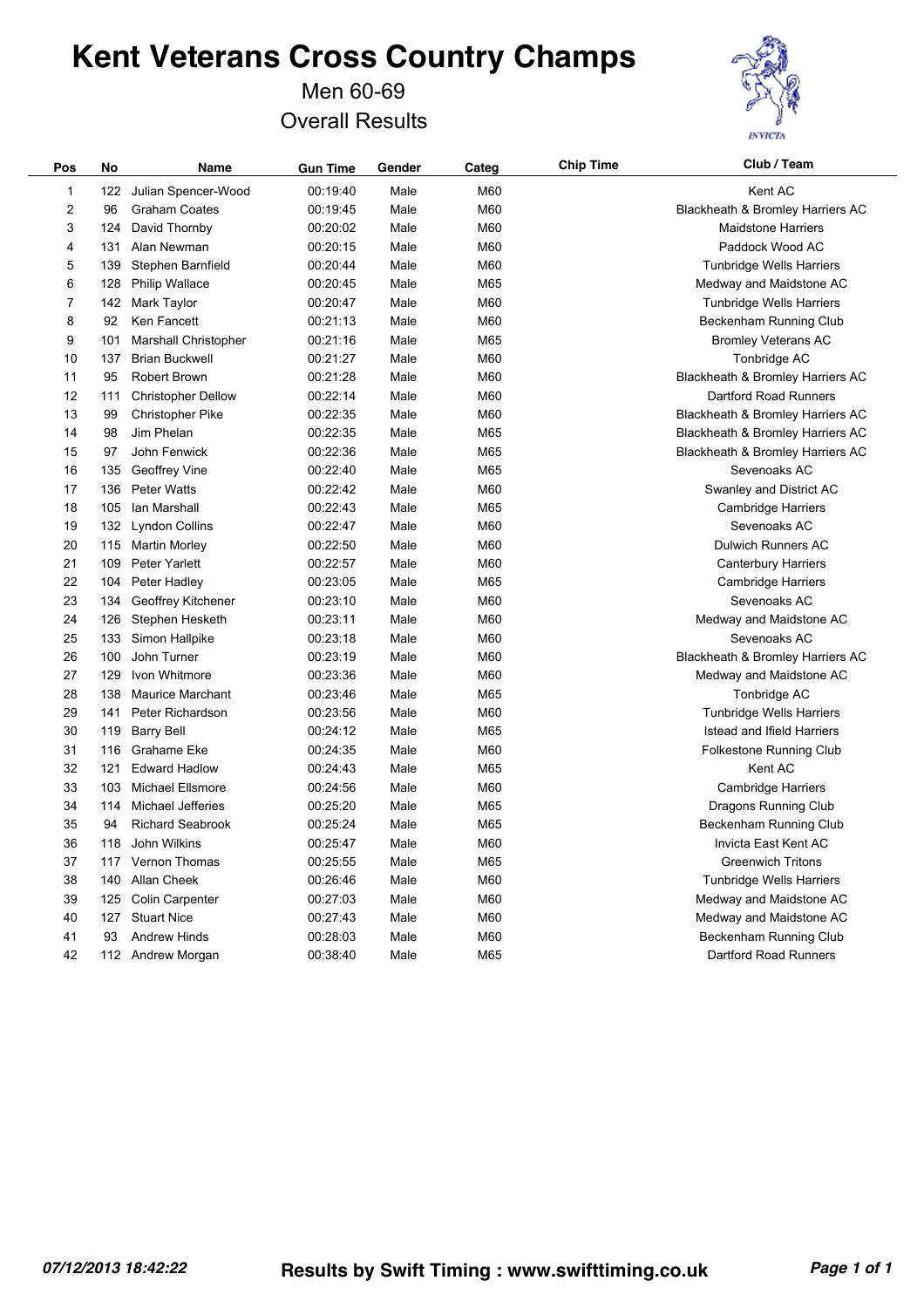Men 70+

Overall Results



| Pos | No  | <b>Name</b>           | <b>Gun Time</b> | Gender | Categ | <b>Chip Time</b> | Club / Team              |
|-----|-----|-----------------------|-----------------|--------|-------|------------------|--------------------------|
|     |     | 143 Michael Conway    | 00:23:09        | Male   | M70   |                  | Invicta East Kent AC     |
|     | 148 | Eric Schofield        | 00:24:49        | Male   | M75   |                  | Tunbridge Wells Harriers |
|     |     | 145 James Fitzmaurice | 00:25:06        | Male   | M70   |                  | Sevenoaks AC             |
| 4   | 144 | <b>Ronald Denney</b>  | 00:28:33        | Male   | M75   |                  | Sevenoaks AC             |
| 5   | 149 | Bryon Taylor          | 00:36:03        | Male   | M70   |                  | Tunbridge Wells Harriers |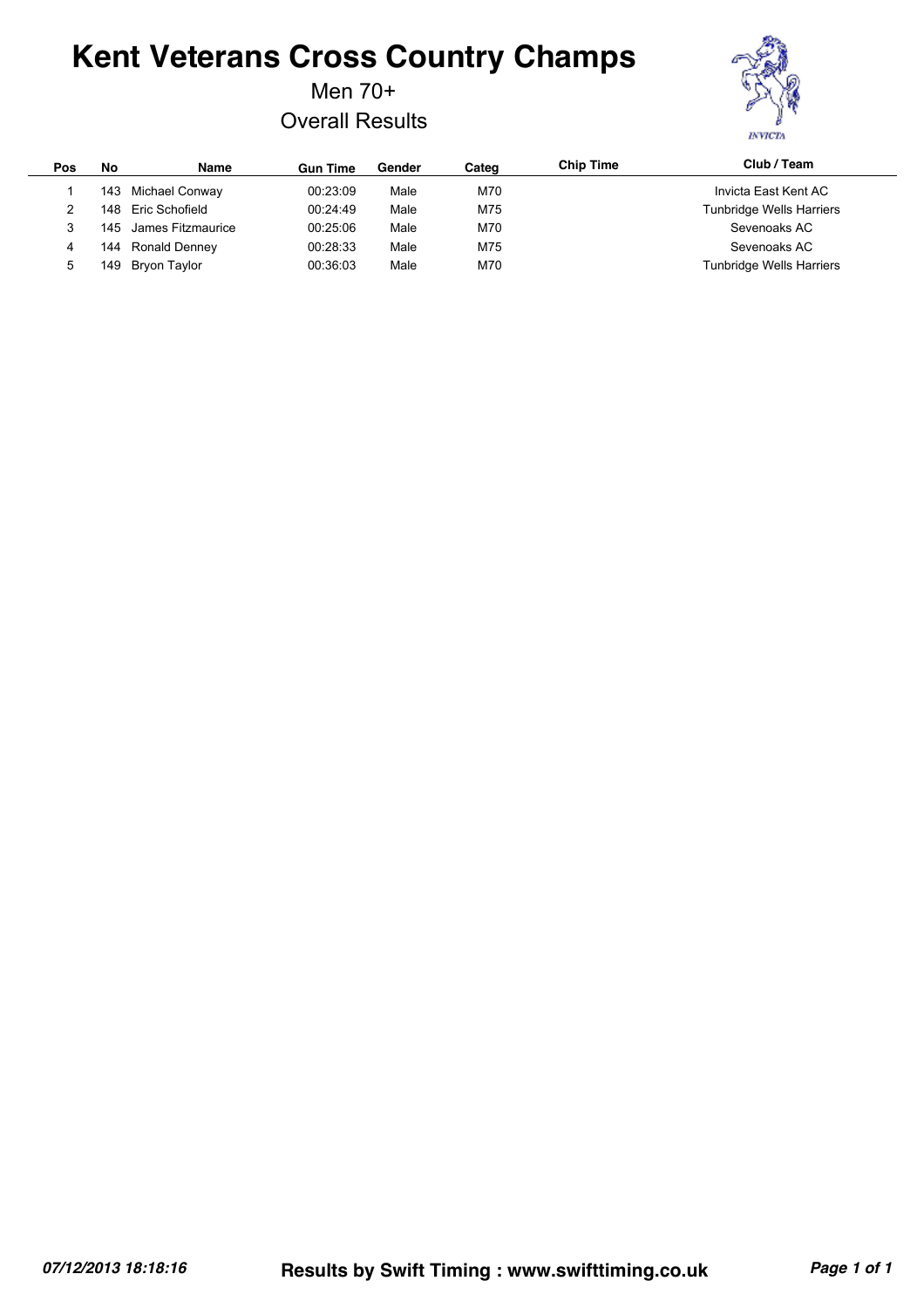### Women 35-44 Overall Results



| Pos            | No  | <b>Name</b>             | <b>Gun Time</b> | Gender | Categ | <b>Chip Time</b> | Club / Team                      |
|----------------|-----|-------------------------|-----------------|--------|-------|------------------|----------------------------------|
| 1              | 170 | <b>Clare Elms</b>       | 00:18:20        | Female | W45   |                  | <b>Dulwich Runners AC</b>        |
| $\overline{c}$ | 199 | Alice Heather-Hayes     | 00:18:49        | Female | W35   |                  | Tunbridge Wells Harriers         |
| 3              | 186 | Jenny Fowler            | 00:19:38        | Female | W35   |                  | Medway and Maidstone AC          |
| 4              | 189 | Louise Knight           | 00:19:41        | Female | W40   |                  | Medway and Maidstone AC          |
| 5              | 165 | Carole Pennlington      | 00:20:00        | Female | W35   |                  | Blackheath & Bromley Harriers AC |
| 6              | 158 | Jane Bradshaw           | 00:20:16        | Female | W40   |                  | Blackheath & Bromley Harriers AC |
| 7              | 171 | Cara Oliver             | 00:20:31        | Female | W40   |                  | <b>Dulwich Runners AC</b>        |
| 8              | 187 | Deborah Hope            | 00:20:41        | Female | W35   |                  | Medway and Maidstone AC          |
| 9              | 175 | <b>Claire Gaskill</b>   | 00:20:43        | Female | W35   |                  | Gravesend Road Runners and AC    |
| 10             | 161 | Sara Elmquist           | 00:20:58        | Female | W35   |                  | Blackheath & Bromley Harriers AC |
| 11             | 173 | Zoe Neale               | 00:21:05        | Female | W35   |                  | Folkestone Running Club          |
| 12             | 190 | <b>Rachael Stewart</b>  | 00:21:20        | Female | W35   |                  | Medway and Maidstone AC          |
| 13             | 181 | Victoria Buck           | 00:21:24        | Female | W35   |                  | Kent AC                          |
| 14             | 177 | Sarah Dowling           | 00:21:29        | Female | W40   |                  | <b>Greenwich Tritons</b>         |
| 15             | 168 | Lisa Clifford           | 00:21:37        | Female | W35   |                  | Dartford Harriers AC             |
| 16             |     | 182 Alison Farrall      | 00:21:45        | Female | W40   |                  | Kent AC                          |
| 17             | 151 | <b>Melanie Burdett</b>  | 00:22:12        | Female | W35   |                  | Beckenham Running Club           |
| 18             | 166 | <b>Kate Pratten</b>     | 00:22:25        | Female | W35   |                  | Blackheath & Bromley Harriers AC |
| 19             | 200 | Jillian Holford         | 00:22:29        | Female | W40   |                  | <b>Tunbridge Wells Harriers</b>  |
| 20             | 150 | Candy Hawkins           | 00:22:31        | Female | W40   |                  | Ashford AC                       |
| 21             | 197 | Rachel Fagg             | 00:22:51        | Female | W40   |                  | Tonbridge AC                     |
| 22             | 188 | Sarah Kenyon            | 00:22:54        | Female | W40   |                  | Medway and Maidstone AC          |
| 23             | 201 | <b>Lesley Mercer</b>    | 00:23:03        | Female | W35   |                  | <b>Tunbridge Wells Harriers</b>  |
| 24             | 162 | Sally Haffenden         | 00:23:20        | Female | W40   |                  | Blackheath & Bromley Harriers AC |
| 25             | 160 | Justine Eastbury        | 00:23:21        | Female | W40   |                  | Blackheath & Bromley Harriers AC |
| 26             | 174 | Catherine O'connor      | 00:23:45        | Female | W40   |                  | <b>Folkestone Running Club</b>   |
| 27             | 172 | Joanne Shelton          | 00:24:16        | Female | W35   |                  | <b>Dulwich Runners AC</b>        |
| 28             | 169 | Lynne Morgan            | 00:24:16        | Female | W35   |                  | Dartford Harriers AC             |
| 29             | 183 | Nicola Gatherole        | 00:25:42        | Female | W35   |                  | Kent AC                          |
| 30             | 184 | Jannet Ricketts         | 00:27:32        | Female | W40   |                  | Kent AC                          |
| 31             | 202 | <b>Guna Shields</b>     | 00:28:54        | Female | W40   |                  | Tunbridge Wells Harriers         |
| 32             | 185 | <b>Caroline Andrews</b> | 00:29:25        | Female | W40   |                  | <b>Maidstone Harriers</b>        |
| 33             |     | 192 Stella Beard        | 00:29:38        | Female | W40   |                  | Paddock Wood AC                  |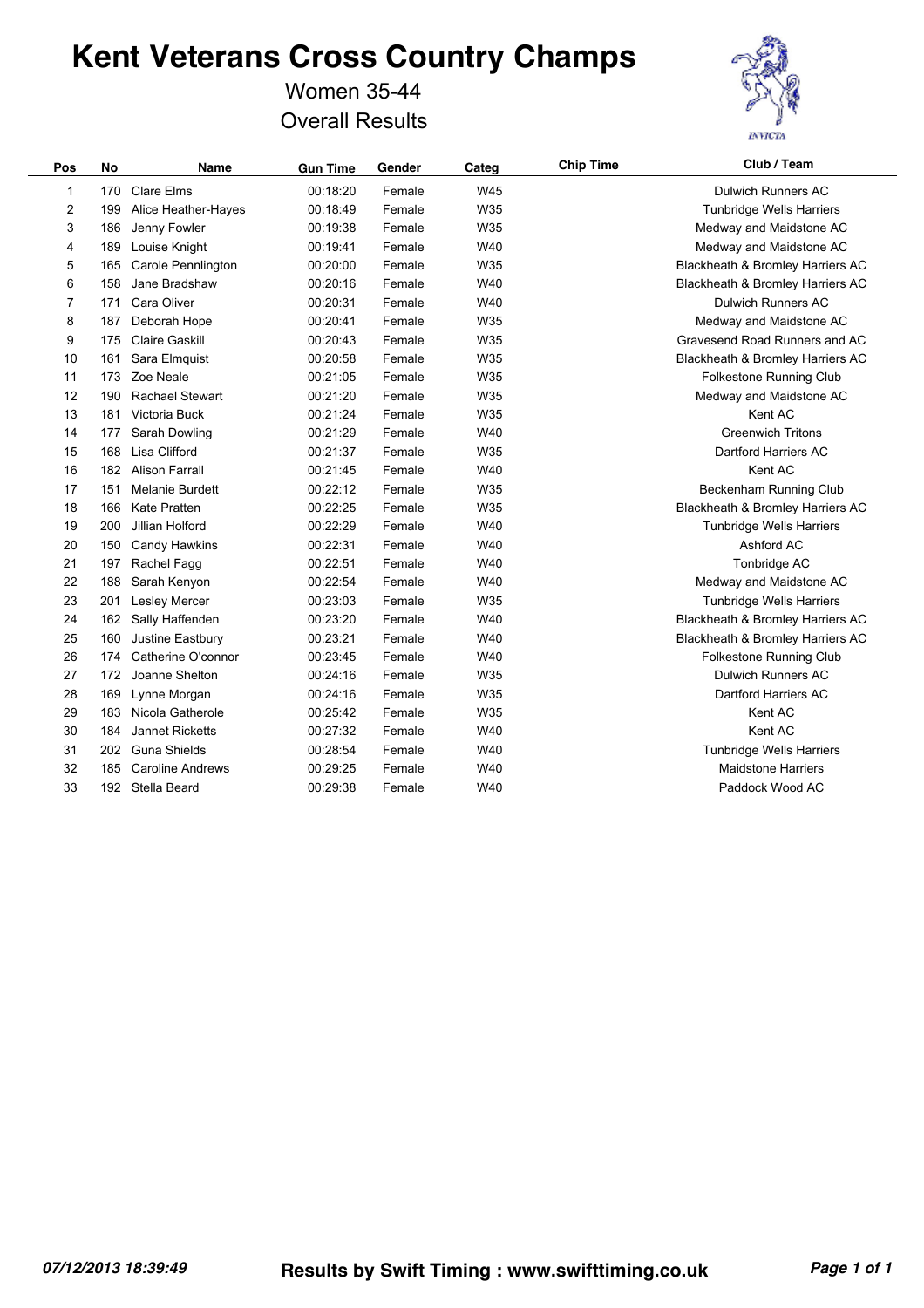### Women 45-54 Overall Results



| Pos | No  | Name                      | <b>Gun Time</b> | Gender | Categ           | <b>Chip Time</b> | Club / Team                      |
|-----|-----|---------------------------|-----------------|--------|-----------------|------------------|----------------------------------|
| 1   | 243 | Maria Heslop              | 00:18:33        | Female | W45             |                  | Paddock Wood AC                  |
| 2   | 245 | Tina Oldershaw            | 00:19:11        | Female | W45             |                  | Paddock Wood AC                  |
| 3   | 254 | Jeannette White           | 00:20:46        | Female | W45             |                  | Tunbridge Wells Harriers         |
| 4   | 207 | Donna Mewis               | 00:21:33        | Female | W45             |                  | Beckenham Running Club           |
| 5   | 235 | Kim Howes                 | 00:21:58        | Female | W45             |                  | Larkfield AC                     |
| 6   | 219 | Rosemary Ferguson         | 00:22:09        | Female | W45             |                  | Blackheath & Bromley Harriers AC |
| 7   | 242 | <b>Shirley Exall</b>      | 00:22:15        | Female | W45             |                  | Paddock Wood AC                  |
| 8   |     | 253 Lucy Pitcairn-Knowles | 00:22:33        | Female | W45             |                  | Tonbridge AC                     |
| 9   | 252 | <b>Estelle Fenton</b>     | 00:22:34        | Female | W <sub>50</sub> |                  | Tonbridge AC                     |
| 10  | 228 | Victoria Talbot-Rosner    | 00:22:43        | Female | W50             |                  | Invicta East Kent AC             |
| 11  | 206 | Kate Marchant             | 00:22:45        | Female | W45             |                  | Beckenham Running Club           |
| 12  | 203 | Jenny Brown               | 00:22:45        | Female | W50             |                  | Ashford AC                       |
| 13  | 230 | Eloisa Brown              | 00:22:50        | Female | W45             |                  | Kent AC                          |
| 14  | 234 | Sarah Young               | 00:23:14        | Female | W45             |                  | Kent AC                          |
| 15  | 204 | <b>Gail Arnott</b>        | 00:23:17        | Female | W50             |                  | Beckenham Running Club           |
| 16  | 251 | Emma Avis                 | 00:23:21        | Female | W45             |                  | Tonbridge AC                     |
| 17  | 224 | <b>Caroline Curtis</b>    | 00:23:27        | Female | W45             |                  | Folkestone Running Club          |
| 18  | 249 | Jane Blackmore            | 00:23:32        | Female | W50             |                  | Swanley and District AC          |
| 19  | 217 | <b>Claire Austridge</b>   | 00:23:39        | Female | W45             |                  | Blackheath & Bromley Harriers AC |
| 20  | 220 | Stephanie Wood            | 00:23:50        | Female | W45             |                  | Dartford Harriers AC             |
| 21  |     | 232 Andrea Jeffries       | 00:24:07        | Female | W50             |                  | Kent AC                          |
| 22  | 240 | Caroline Jeffrey          | 00:24:14        | Female | W45             |                  | Orpington Road Runners           |
| 23  | 244 | Eileen Hudson             | 00:24:14        | Female | W45             |                  | Paddock Wood AC                  |
| 24  | 231 | Ronnie Haydon-Jones       | 00:24:21        | Female | W50             |                  | Kent AC                          |
| 25  | 227 | Jane Hinne                | 00:24:29        | Female | W50             |                  | <b>Greenwich Tritons</b>         |
| 26  | 208 | Georgina Selway           | 00:24:34        | Female | W45             |                  | Beckenham Running Club           |
| 27  | 205 | Nicola Howard             | 00:24:34        | Female | W45             |                  | Beckenham Running Club           |
| 28  |     | 218 Anne Cilia            | 00:25:01        | Female | W50             |                  | Blackheath & Bromley Harriers AC |
| 29  |     | 238 Liz Elms              | 00:25:24        | Female | W45             |                  | Orpington Road Runners           |
| 30  | 237 | Suzanne Warburton         | 00:25:51        | Female | W50             |                  | <b>Maidstone Harriers</b>        |
| 31  |     | 213 Philippa Matthews     | 00:26:01        | Female | W45             |                  | <b>Bexley AC</b>                 |
| 32  | 241 | Tricia Murray             | 00:26:18        | Female | W45             |                  | Orpington Road Runners           |
| 33  | 216 | Janice Wand               | 00:26:26        | Female | W50             |                  | <b>Bexley AC</b>                 |
| 34  | 221 | Julie Hibbard             | 00:26:38        | Female | W50             |                  | Dartford Road Runners            |
| 35  | 226 | Emma Long                 | 00:28:08        | Female | W45             |                  | Folkestone Running Club          |
| 36  |     | 211 Tracy Hunter          | 00:28:11        | Female | W50             |                  | <b>Bexley AC</b>                 |
| 37  |     | 225 Tina Eke              | 00:28:17        | Female | W50             |                  | Folkestone Running Club          |
| 38  | 236 | Sarah Smith               | 00:28:20        | Female | W50             |                  | <b>Maidstone Harriers</b>        |
| 39  |     | 215 Wendy Somogyi         | 00:28:30        | Female | W45             |                  | Bexley AC                        |
| 40  | 214 | Joanne Roe                | 00:29:18        | Female | W45             |                  | Bexley AC                        |
| 41  | 246 | Jackie Riggs              | 00:29:20        | Female | W50             |                  | Paddock Wood AC                  |
| 42  | 229 | Claire Ward               | 00:29:25        | Female | W45             |                  | Istead and Ifield Harriers       |
| 43  |     | 212 Jan Jones             | 00:31:00        | Female | W50             |                  | Bexley AC                        |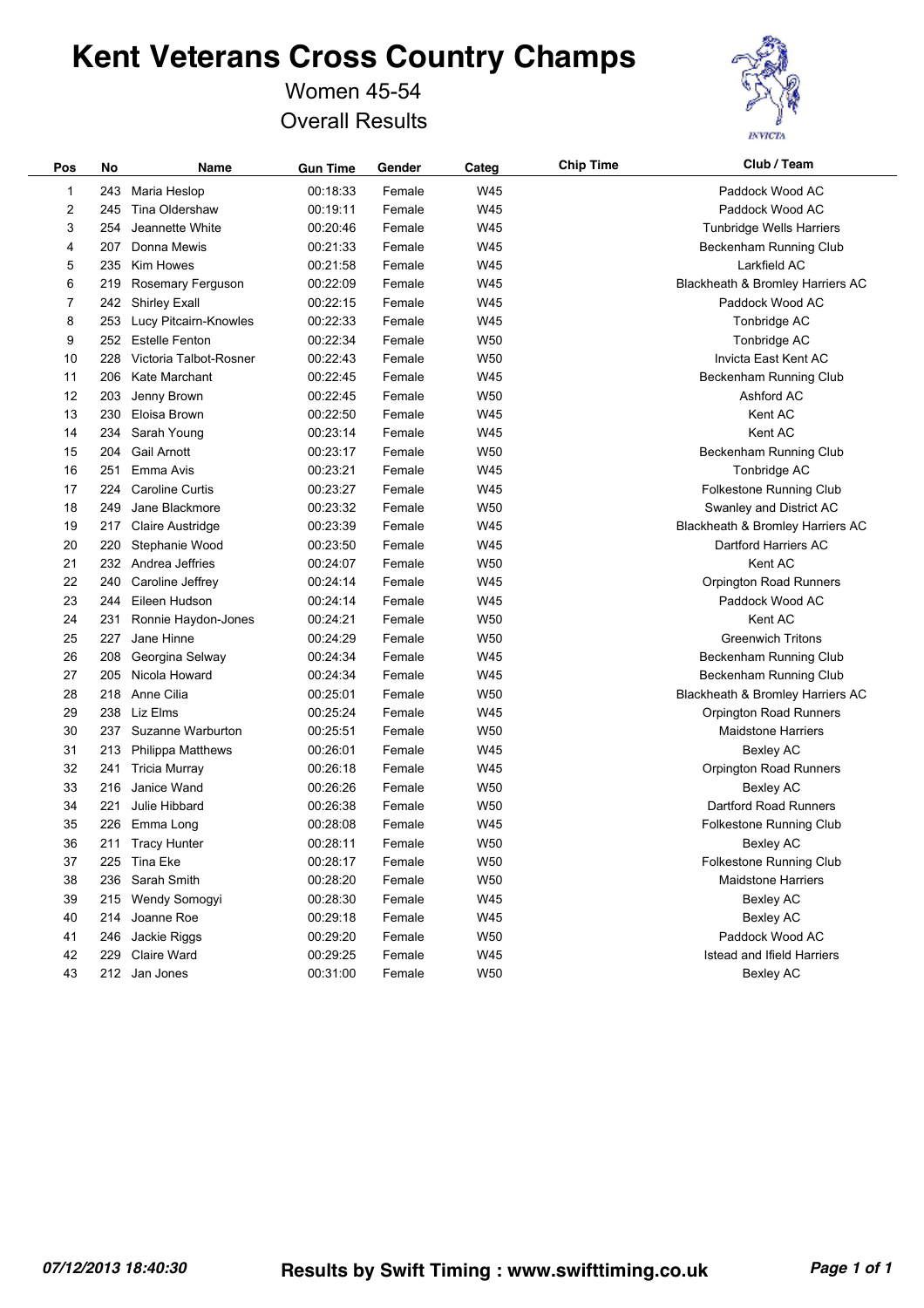#### Women 55-64 Overall Results



| Pos            | No  | <b>Name</b>        | <b>Gun Time</b> | Gender | Categ           | <b>Chip Time</b> | Club / Team                      |
|----------------|-----|--------------------|-----------------|--------|-----------------|------------------|----------------------------------|
|                | 270 | Sally Musson       | 00:21:27        | Female | W60             |                  | Tonbridge AC                     |
| $\overline{2}$ | 261 | Barbara Wenman     | 00:21:34        | Female | W <sub>55</sub> |                  | Canterbury Harriers              |
| 3              | 259 | Penny Birchall     | 00:22:11        | Female | W <sub>55</sub> |                  | <b>Canterbury Harriers</b>       |
| 4              | 268 | Sue James          | 00:24:09        | Female | W60             |                  | Paddock Wood AC                  |
| 5              | 260 | <b>Wendy Smith</b> | 00:24:25        | Female | W55             |                  | <b>Canterbury Harriers</b>       |
| 6              | 258 | Weekes Bridget     | 00:24:40        | Female | W <sub>55</sub> |                  | <b>Bromley Veterans AC</b>       |
| 7              | 265 | Janice Moorekite   | 00:25:11        | Female | W55             |                  | Invicta East Kent AC             |
| 8              | 266 | Zoe Gaffen         | 00:25:56        | Female | W <sub>55</sub> |                  | Kent AC                          |
| 9              | 271 | Lucille Joannes    | 00:26:20        | Female | W <sub>55</sub> |                  | <b>Tunbridge Wells Harriers</b>  |
| 10             | 262 | Anne Dellow        | 00:26:43        | Female | W <sub>55</sub> |                  | Dartford Road Runners            |
| 11             | 269 | Annie Ross         | 00:26:56        | Female | W60             |                  | Paddock Wood AC                  |
| 12             | 255 | Jane Ellis         | 00:27:18        | Female | W <sub>55</sub> |                  | Beckenham Running Club           |
| 13             | 256 | Annie Mcdonough    | 00:28:17        | Female | W55             |                  | Blackheath & Bromley Harriers AC |
| 14             | 267 | Annabelle Hadlow   | 00:29:44        | Female | W <sub>55</sub> |                  | Kent AC                          |
| 15             | 257 | Maz Turner         | 00:30:46        | Female | W60             |                  | Blackheath & Bromley Harriers AC |
| 16             | 263 | Jackie Ridout      | 00:31:44        | Female | W <sub>55</sub> |                  | Dartford Road Runners            |
|                |     |                    |                 |        |                 |                  |                                  |